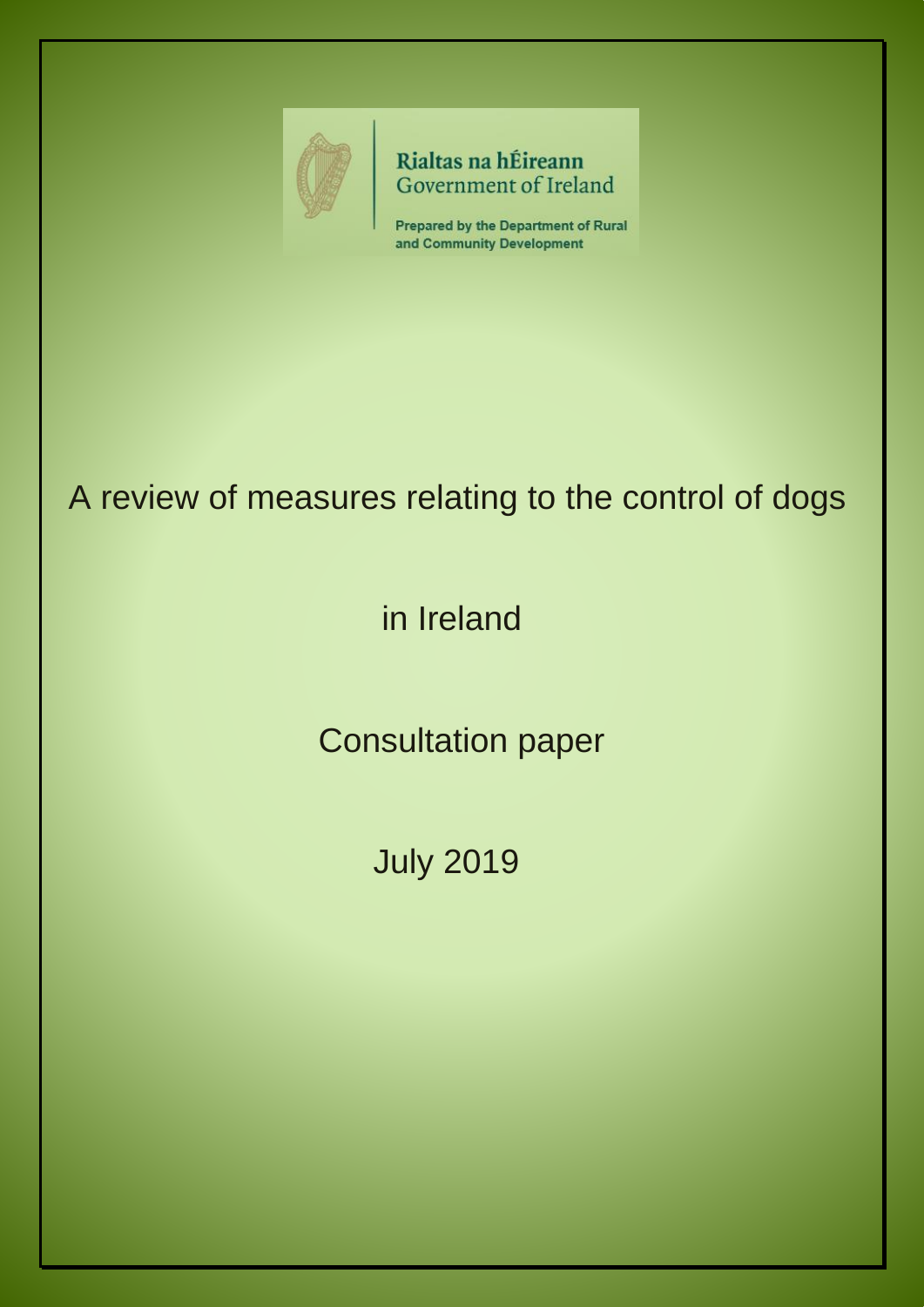# 1. Introduction

The Department of Rural and Community Development (the Department) has legislative responsibility for the area of Dog Control in Ireland. Certain aspects of this legislation have been in place for a significant number of years and views have been put forward that changes are required. For these reasons the Department is now reviewing this area, to ensure improvements are made where appropriate.

There are currently a number of measures in place in Ireland that are aimed at ensuring dogs are controlled appropriately, regardless of their breed. There are also measures in place in Ireland that focus on specific breeds. These breeds are listed in Statutory Instrument number 442 of 1998 (Control of Dogs Regulations, 1998) 1 .

<span id="page-1-0"></span>No breed of dog is banned in Ireland; the additional requirements only relate to leashing and muzzling in public places.

Some assert that more breeds should be added to the list – especially given the newer breeds that have arrived in Ireland over the last number of years. Others believe that a different approach should be taken which would focus on the behavioural issues of individual dogs, rather than specific breeds and should move away from muzzling.

The objective of reviewing this area is to ensure an **appropriate approach is in place for the effective control of dogs in Ireland**. This approach may or may not be breed specific.

Given the different views that are being put forward, and the fact that the Statutory Instrument which lists the specific breeds has been in place since 1998, it is appropriate to review this area to ensure that an approach is in place that places a primacy on the protection and safety of the public.

The Department is seeking views on this matter by 5.30pm on **Friday, 6 September 2019**, as outlined in Section 3.

-

<sup>&</sup>lt;sup>1</sup> This Statutory Instrument is available [here.](http://www.irishstatutebook.ie/eli/1998/si/442/made/en/print)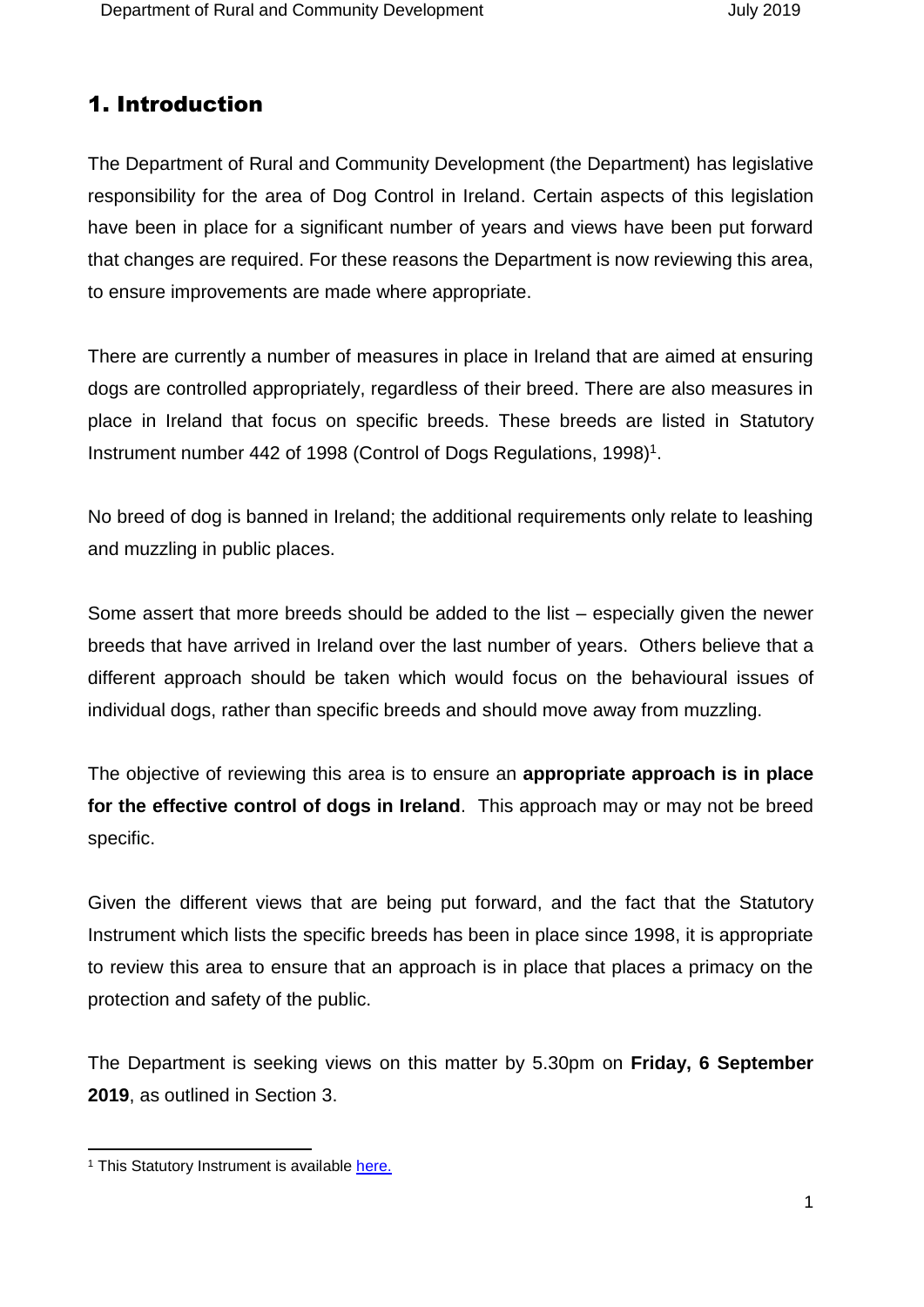# 2. Format of this document

This consultation paper takes the following format:

- Section 3 provides detail on how to respond to this consultation.
- Section 4 outlines measures currently in place in Ireland for all dogs, regardless of breed. It also covers some measures in place in other jurisdictions, and some relevant research.
- Section 5 outlines the measures in place in Ireland for some specific breeds. It also covers some measures in place in other jurisdictions, and some relevant research.
- Section 6 outlines the next steps in this process.

## **3.** Provision of comments

Written submissions/comments, preferably in electronic format, are requested from the public and other stakeholders by **5:30pm** on **Friday**, **6 September 2019.** They can be submitted:

- by email to: [dogsconsultation@drcd.gov.ie](mailto:dogsconsultation@drcd.gov.ie)
- by post to the Dog Control Unit, Department of Rural and Community Development, Government Buildings, Ballina, Co. Mayo. F26 E8N6

Submissions should be as concise as possible. Where possible they should reference the question(s) number(s) which is being responded to.

#### **Further Information**

Please email [dogsconsultation@drcd.gov.ie](mailto:dogsconsultation@drcd.gov.ie) or phone (076)100 6936 if you would like a paper copy posted to you.

#### **What we will do with your comments**

All submissions received will be made available on the Department's website [\(https://drcd.gov.ie/\)](https://drcd.gov.ie/), unless otherwise requested.

All submissions received may be released under the Freedom of Information Act 2014. Please do not include material of a private nature in the body of your submission.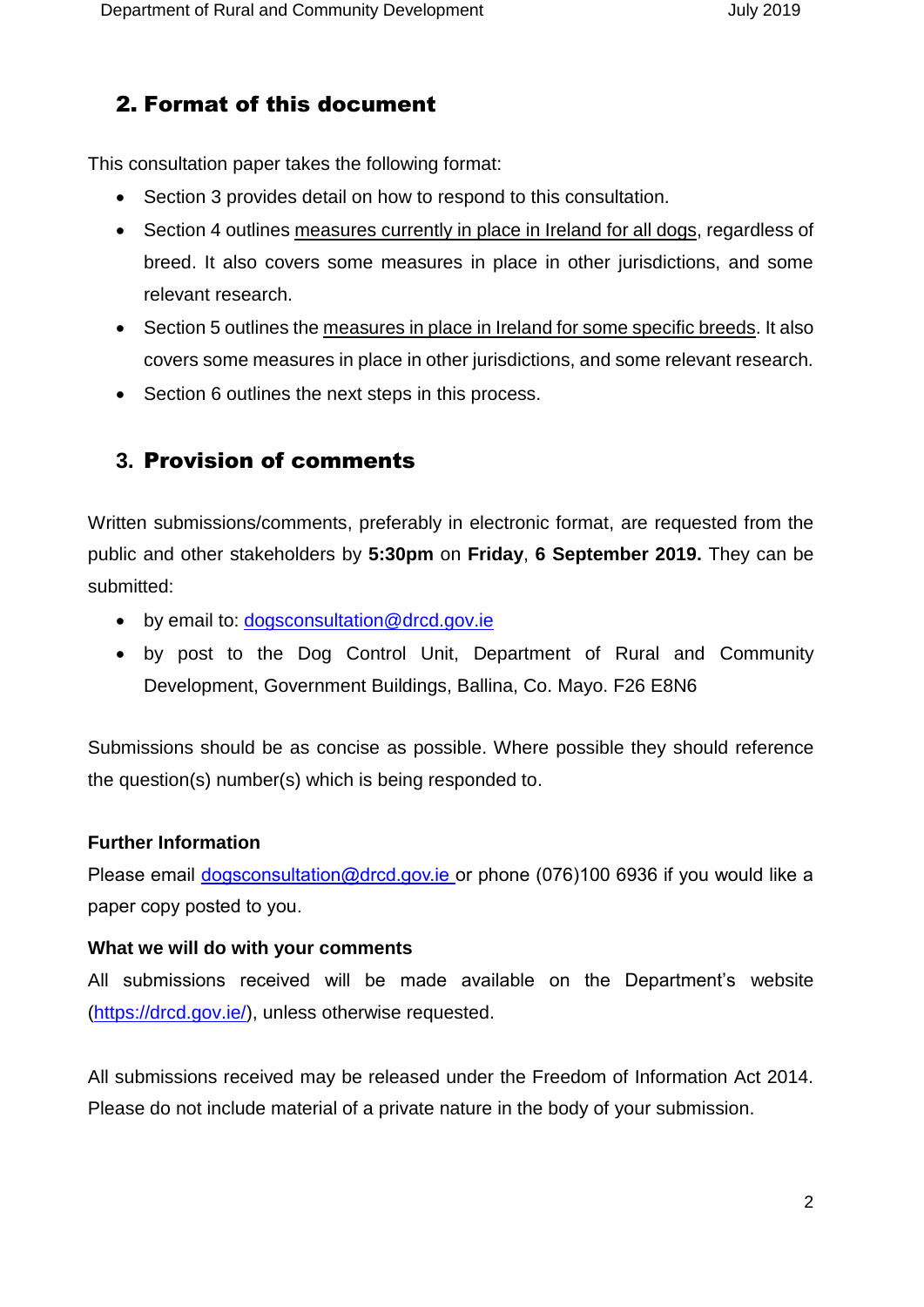Submissions will not be replied to on an individual basis but the Department will review all submissions prior to deciding the next steps in this area.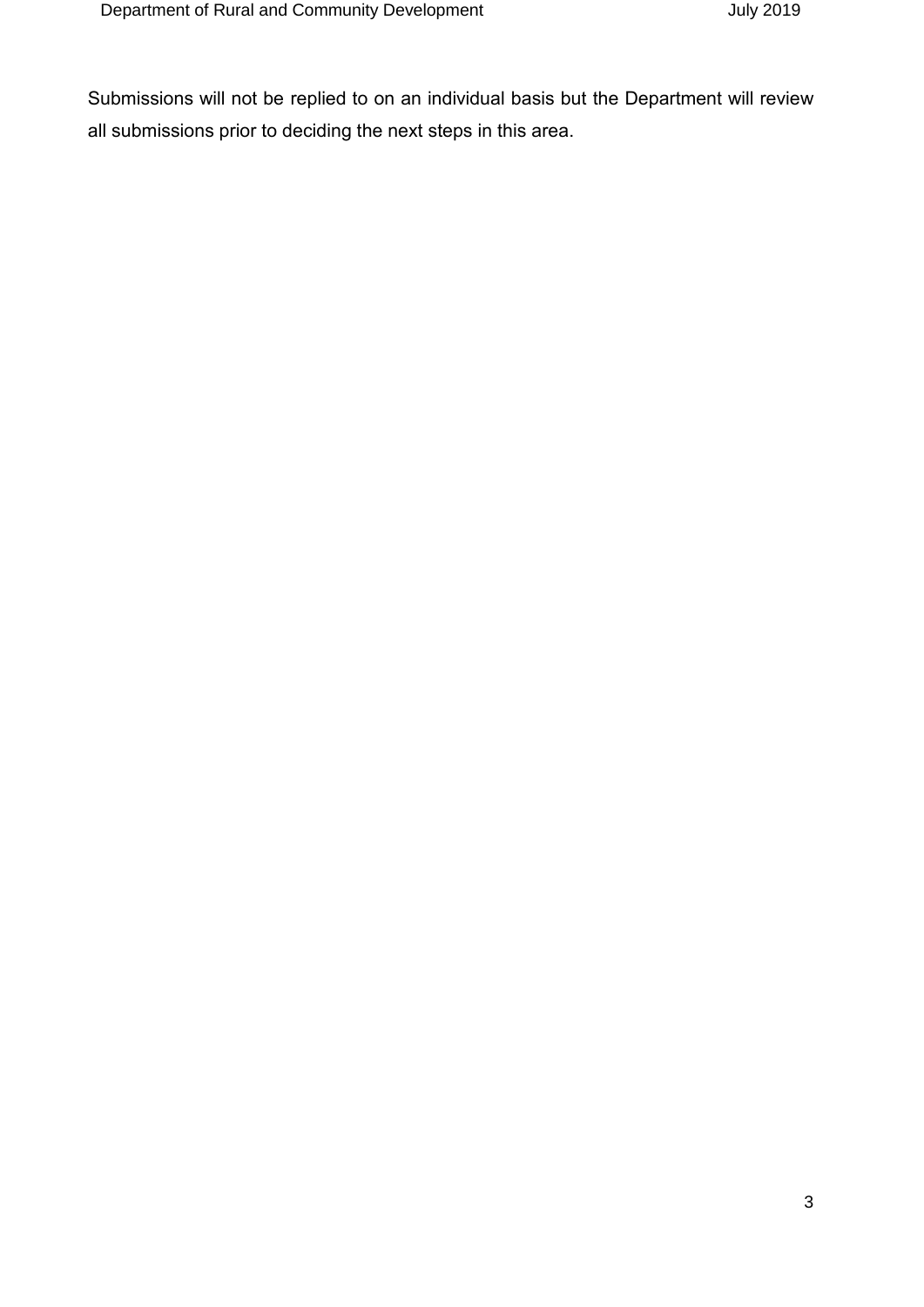# 4. Non-breed specific measures

### **Measures in place in Ireland**

There are currently a number of measures in place in Ireland that are aimed at ensuring dogs are controlled appropriately, regardless of their breed. The measures contained in legislation that are under the remit of this Department are:

- <span id="page-4-0"></span>1. Effectual control – all dogs must be kept under effectual control. This is a general requirement under Section 9 (c) of the Control of Dogs Act, 1986<sup>2</sup>.
- 2. All dogs are required to have a licence this helps to encourage responsible dog ownership. It also provides a source of funding for the dog control activities of Local Authorities. This is a requirement under the Control of Dogs Act, 1986<sup>[2](#page-4-0)</sup>.
- 3. Dog identification Dogs must at all times wear a collar that bears the name and the address of the owner inscribed on it or on a plate, badge or disc. This is a requirement under Section 6 of Statutory Instrument number 442 of 1998.

Other dog related work for which this and other Departments have responsibility are not detailed here as they are not the focus of this consultation paper  $3$ .

It should be noted that while this Department has policy and legislative responsibility for the area of dog control, Local Authorities are responsible for day-to-day activities, including enforcement.

## **Examples of approaches in other jurisdictions**

One of the measures in place in Northern Ireland and Scotland allows the issuing of Dog Control Notices where there are issues with a specific dog, regardless of the breed. In Scotland typical measures that may be included in a notice are:

- Keeping the dog on a lead in public.
- Muzzling the dog in public.

-

Attending suitable dog training courses.

<sup>&</sup>lt;sup>2</sup> A consolidated version of the Act is available [here](http://revisedacts.lawreform.ie/eli/1986/act/32/revised/en/html)

<sup>&</sup>lt;sup>3</sup> For this Department this includes certain matters relating to barking dogs, guard dogs and dog breeding establishments. For other Departments this includes work related to welfare, microchipping, sales, exports, litter pollution, etc.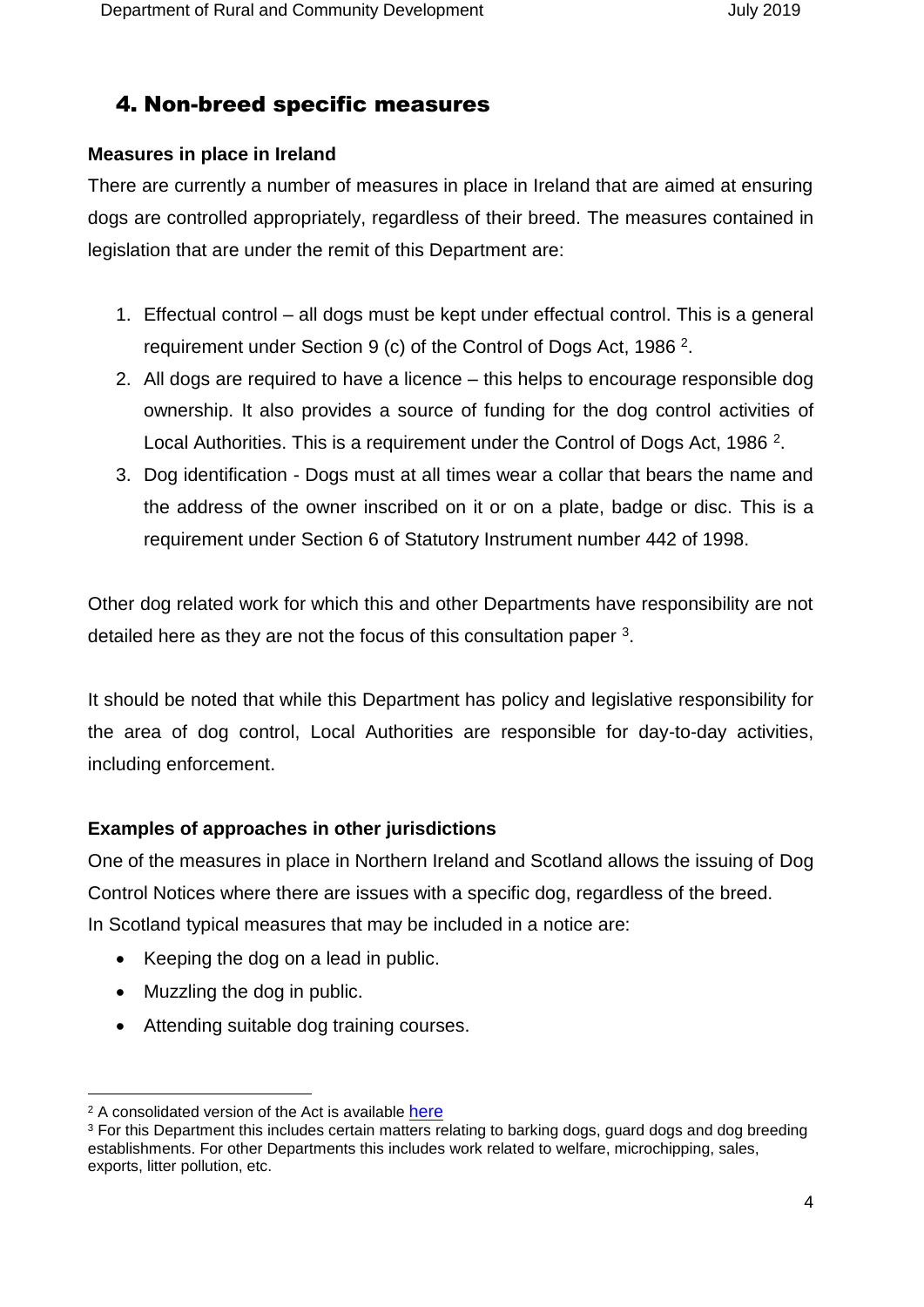All dogs that become the subject of a notice must be microchipped and registered within 14 days of the date of the notice<sup>4</sup>.

These notices are in addition to other breed specific measures in place in those jurisdictions.

The Department is interested in opinions regarding whether introducing the notices in Scotland and Northern Ireland would be useful in an Irish context, given the measures that are already in place here. In Ireland Section 22 of the Control of Dogs Acts already facilitates a process, through the courts, whereby measures can be taken in relation to individual dangerous dogs.

#### **Some relevant research**

There is some scientific literature available which provides interesting data on factors that seem to influence instances of dog bites. These factors may not necessarily, on their own, cause a dog to bite, but the data indicates that these factors are present in many cases when bites occur.

One study indicates that from a review of 256 dog bite-related fatalities (in the United States from 2000 to 2009) most had common preventable factors. These included the absence of an able-bodied person to intervene, minor or no familiar relationship of victims with dogs, owner failure to neuter dogs, victims not being able to interact appropriately with dogs<sup>5</sup>, and how the dogs are treated<sup>6</sup>.

Other studies have indicated that children make up a relatively high proportion of those that are subject to dog bites. This may be due to the children lacking the ability or knowledge to interact with dogs in an inappropriate manner. Their smaller stature may also influence the severity of the bites that they receive.

This and similar literature highlight factors that will be borne in mind as the Department considers what approach should be taken in this area in the future. When responding to

-

<sup>&</sup>lt;sup>4</sup> Further information is available [here](https://www.highland.gov.uk/downloads/file/6371/the_control_of_dogs_scotland_act_2010)

<sup>&</sup>lt;sup>5</sup> The reasons for this included the age of the person, disability, intoxication, etc.

<sup>&</sup>lt;sup>6</sup> This included the dogs being kept isolated from regular positive human interaction versus family dogs, owners prior mismanagement of dogs, and owners history of abuse or neglect of dogs.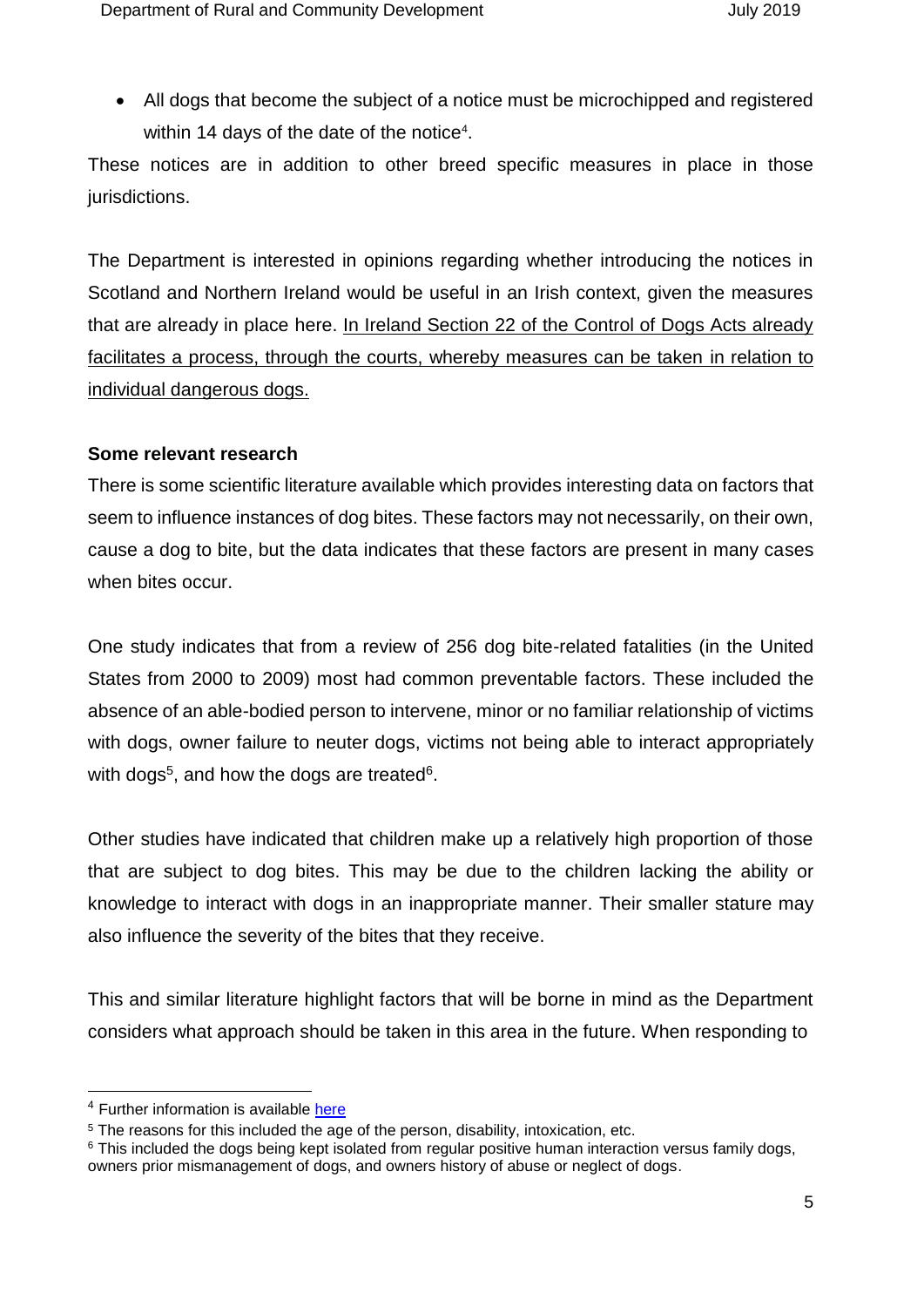this consultation, individuals are encouraged to consider how the available research could be used to develop policy which is practical and which can be implemented in an efficient, effective manner.

#### **Sale of dogs**

This section outlines some rules that are currently in place relating to the sale of dogs in Ireland. Some of these relate to legislation that is governed by the Department of Agriculture, Food and the Marine (DAFM), not this Department, but it is included here for completeness. The query is posed as to whether this Department should carry out any additional work to reinforce or supplement the work being carried out by DAFM.

## 1. Sale of dogs - microchipping

Under legislation governed by DAFM, all dogs sold in Ireland must be microchipped and registered on a microchipping database. They must have a certification of registration relating to the dog (this is available from the microchipping database).

If a person is selling a dog they must:

- confirm the identification and address of the person acquiring the dog<sup>7</sup>,
- endorse the name and address on a legible copy of a certification or registration (relating to the dog),
- provide this to the person acquiring the dog, and
- notify the microchipping database of the name, address and contact details of the person acquiring the dog.

The person acquiring the dog must:

- Notify the microchipping database with their name address and contact details, and
- Send the certificate of registration (given to them by the previous owner) and a copy of the identification and utility bill (that they showed to the previous owner) to the microchipping database.

<sup>-</sup><sup>7</sup> By inspecting an accepted form of identification and a utility bill issued within the previous three months giving the person's address.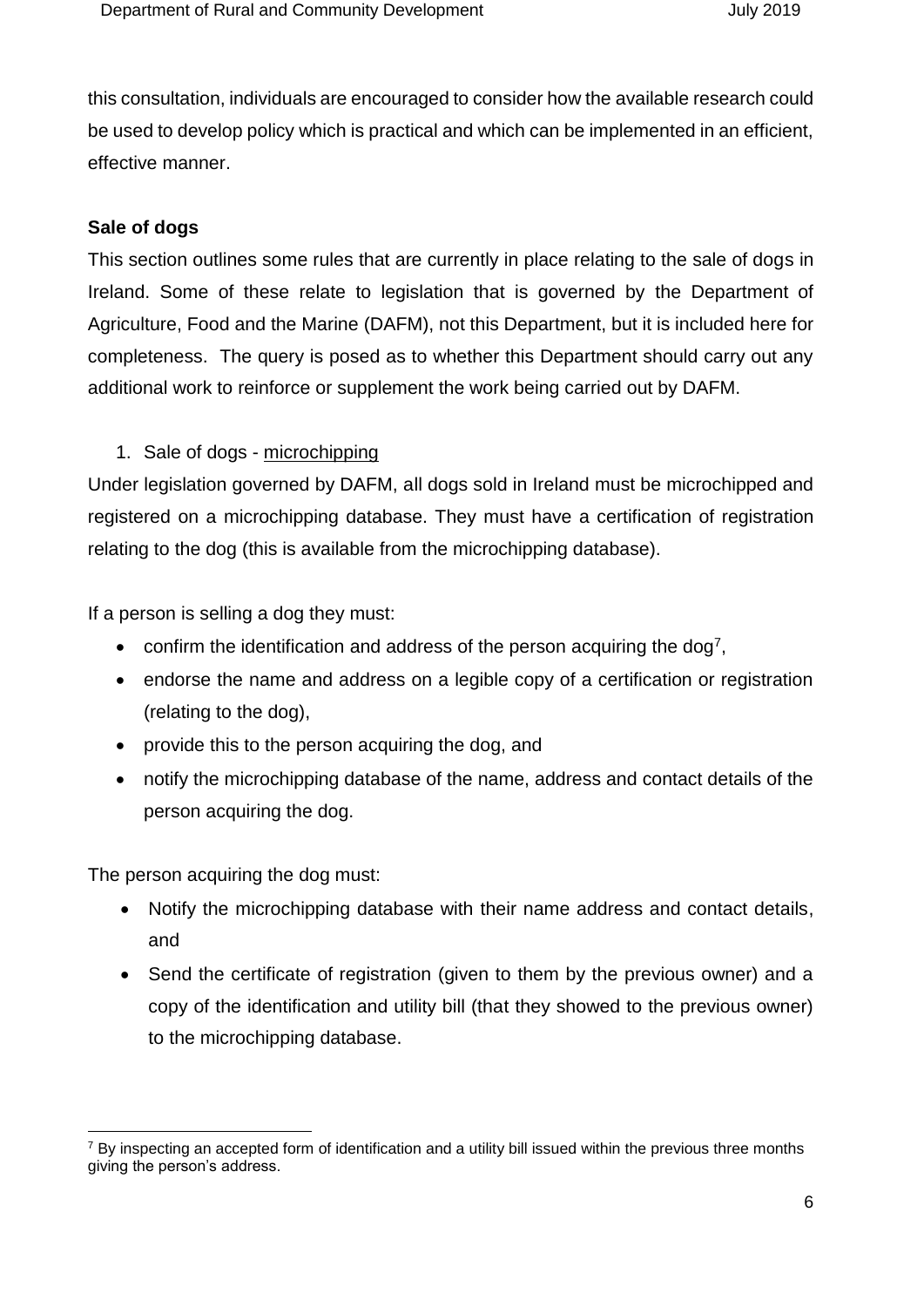#### 2. Sale of dogs – dog breeding establishments

Guidelines that are in place for Dog Breeding Establishments outline a requirement that dog should not be separated from their mother before the age of 6 weeks. A review of the legislation in this area (i.e. for dog breeding establishments) is currently underway.

#### 3. Sale of dogs - online sales

In 2018, DAFM consulted publicly on whether there was a need for further legislation for the advertisement and sale of pet animals.

It noted that there is already legislation regarding the welfare of animals during a sale. The 2013 Animal Health and Welfare Act obliges anyone who possesses or controls an animal intended for sale or supply to safeguard the animal's health and welfare. The Act also prohibits the sale of an animal to anyone under 16 years of age. It prohibits giving an animal as a prize to anyone under 16 unless he or she is accompanied by an adult.

The Dog Breeding Establishments Act 2010 obliges operators of dog breeding establishments (DBE) to provide details to the relevant local authority or person charged with the maintenance of a database of information relating to all dogs in the State, of the sale or transfer of a dog (note this is a separate database for licensing, and is not the same as the microchipping database).

The DAFM consultation queried what issues, if any, are there with the online advertisement for sale of pet animals. It also noted the work of the Irish Pet Advertising Advisory Group (IPAAG; www.ipaag.ie). This is an advisory group made up of a number of Irish animal welfare organisations, representatives of the veterinary profession and online websites through which pet animals are advertised. IPAAG has introduced a list of minimum standards for websites advertising animals to ensure that the welfare of animals sold online is protected and that any illegal activity is identified and investigated.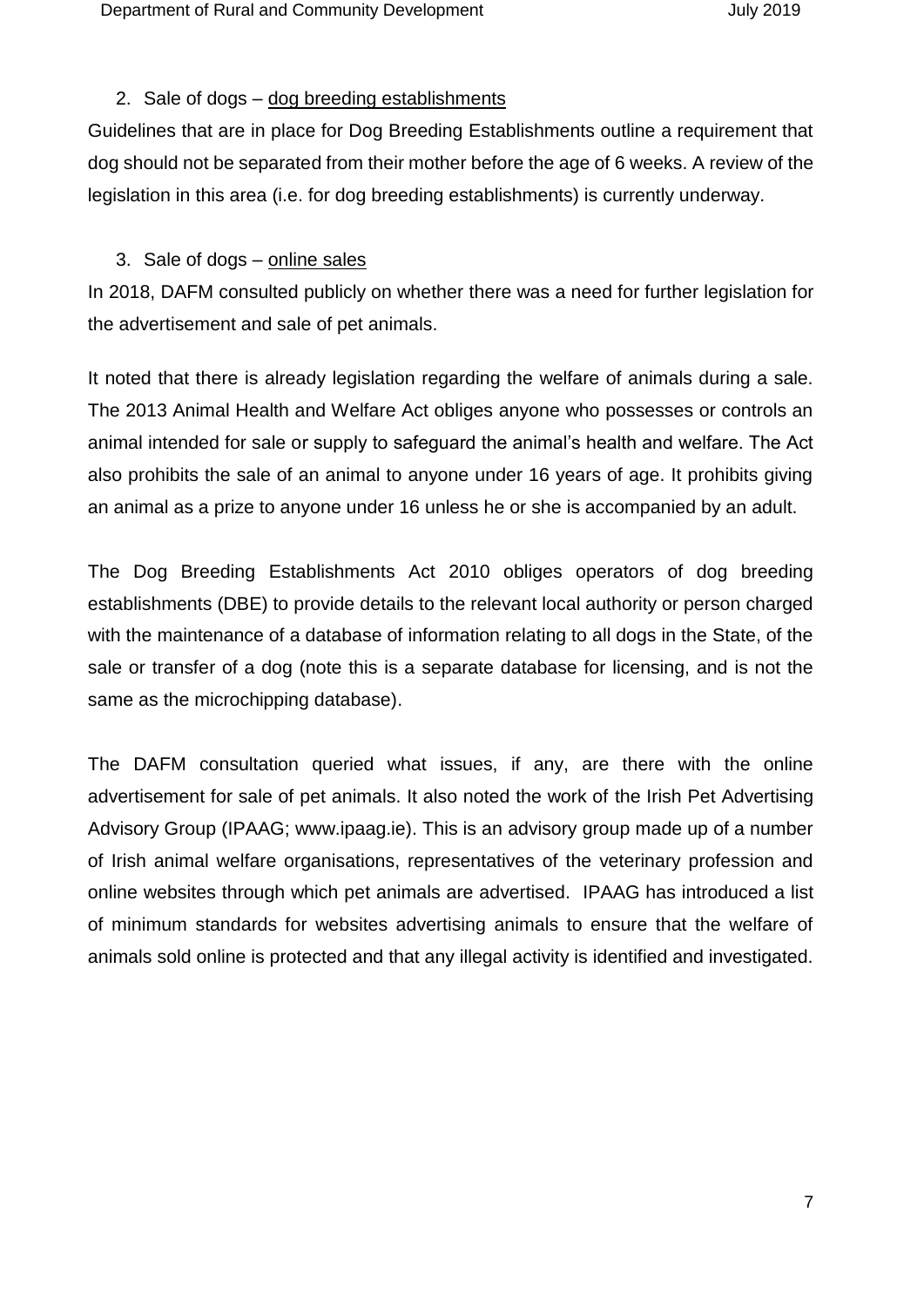## **Questions**

- Q1. Should the legislation be amended to include notices, similar to those that are in place in Scotland and Northern Ireland?
- Q2. Are there different approaches in other jurisdictions that should be considered?
- Q3. Should neutering be (a) encouraged more or (b) required, either:
	- a) for dogs generally, or
	- b) for male dogs, or
	- c) for specific dogs for which any notices have been issued (if notices were brought in as in Scotland and Northern Ireland), or
	- d) for those listed in the Control of Dogs regulations, [1](#page-1-0)998<sup>1</sup>, or any future amended version of that list?
- Q.4 Are there other initiatives that should be taken in this area?
- Q.5. Should the requirement that all dogs be kept under 'effectual control' be made more specific? If so, what should this be changed to?
- Q.6. Should this Department carry out any additional work regarding the sale of dogs to reinforce or supplement the work being carried out by DAFM?

Please give the reasons for your opinion/response.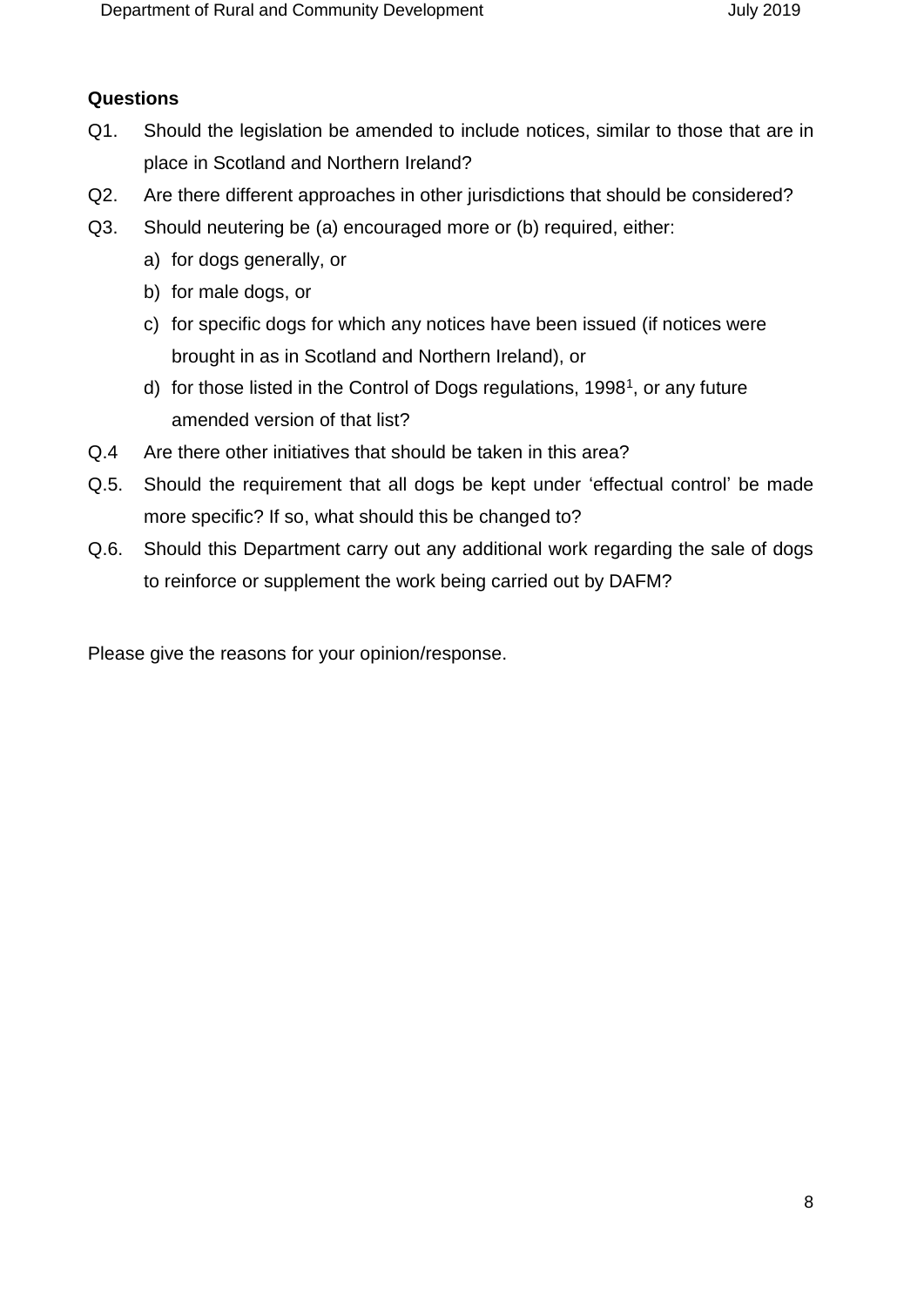# 5. Breed specific measures

The measures outlined in the previous section apply to all dogs, regardless of their breed. This Section provides detail on measures that apply to specific breeds, in Ireland and other jurisdictions.

## **Breed specific measures in Ireland**

No breed of dog is banned in Ireland. However, [the Control of Dogs Regulations,](http://www.irishstatutebook.ie/1998/en/si/0442.html) [1](#page-1-0)998<sup>1</sup> impose additional rules in relation to the following breeds (and strains/cross-breeds) of dog:

- American Pit Bull Terrier
- Bull Mastiff
- Dobermann Pinscher
- English Bull Terrier
- German Shepherd (Alsatian)
- Japanese Akita
- Japanese Tosa
- Rhodesian Ridgeback
- Rottweiler
- Staffordshire Bull Terrier, and
- Bandog

-

The law states that these dogs (or strains and crosses of them) must be $8$ :

- kept on a short strong lead by a person over 16 years who is capable of controlling them; and,
- securely muzzled

whenever they are in a public place.

<sup>&</sup>lt;sup>8</sup> The rules on muzzling and leashing do not apply to dogs used by the Gardaí, the Dublin Harbour Police, State Airport Police and bona fide rescue teams in rescue operations. The rules on muzzling do not apply to guide dogs for the blind.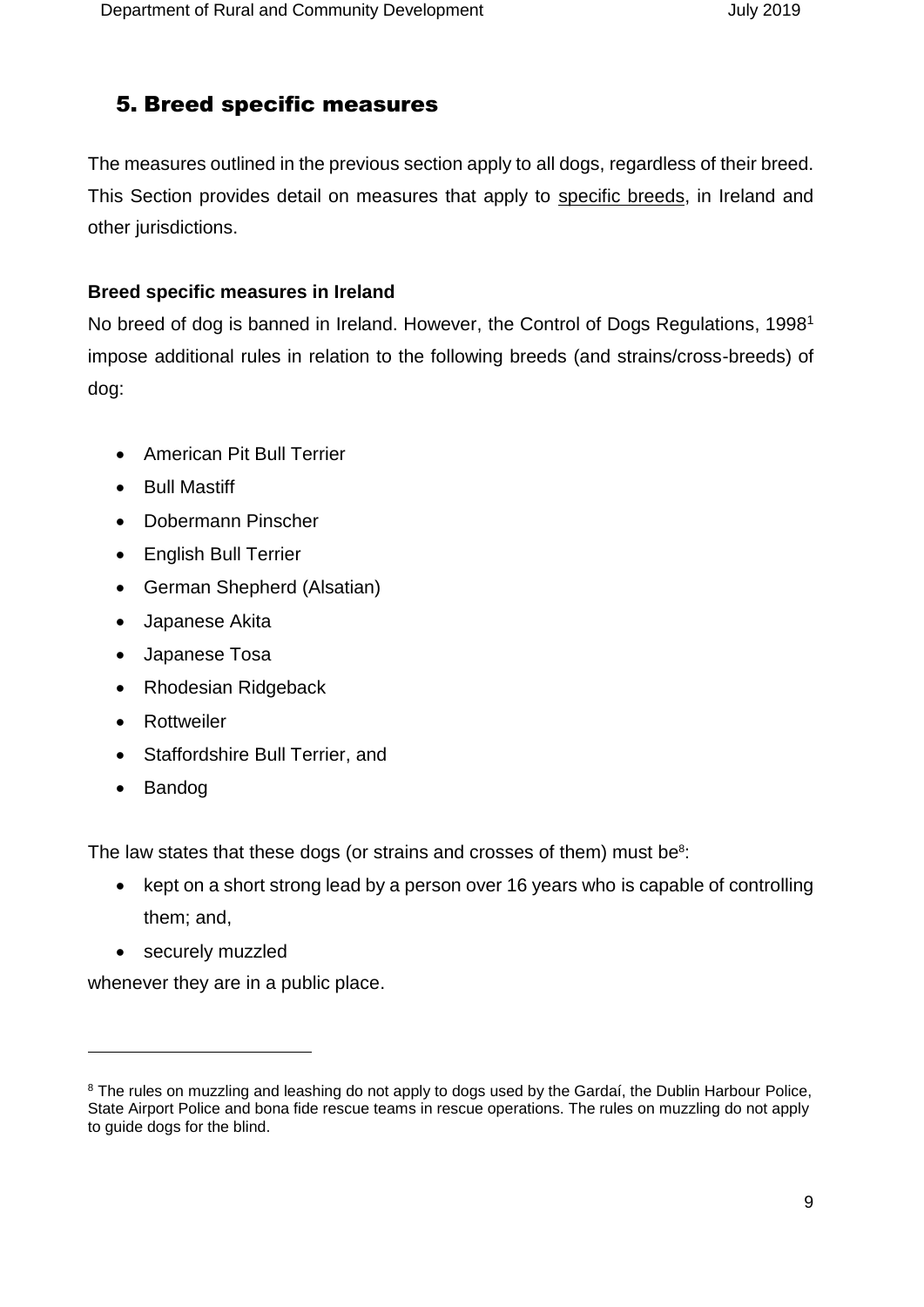### **Approach in other jurisdictions**

Many other jurisdictions also have measures in place which focus on specific breeds.

For example, England and Wales also have a list of four breeds which are banned. It's against the law to own those breeds. These are the:

- Pit Bull Terrier
- Japanese Tosa
- Dogo Argentino
- Fila Brasileiro

It's also against the law to:

- sell a banned dog
- abandon a banned dog
- give away a banned dog
- breed from a banned dog

In some cases an individual specific dog can be placed on an exempted list (through the courts), which means the owner can keep it.

The approach in England and Wales was recently subject to a review by the Environment, Food and Rural Affairs Committee in the United Kingdom<sup>9</sup>. The report noted a number of issues with the approach that is currently in place there. While it is useful to consider this report, it is worth noting that not all aspects are relevant for Ireland. For example, a dog on the list in the UK would not be rehomed, whereas organisations in Ireland do attempt rehome dogs that are on the list in Ireland (unless there were other issues with the individual dog).

## **Some relevant research**

-

There is published scientific literature which looks at whether specific breeds bite more than others, and whether they cause more damage when they do bite. However, the literature needs to be interpreted carefully to ensure it is not used to draw overly simplistic conclusions.

<sup>&</sup>lt;sup>9</sup> The report from that review is available [here.](https://publications.parliament.uk/pa/cm201719/cmselect/cmenvfru/1040/1040.pdf)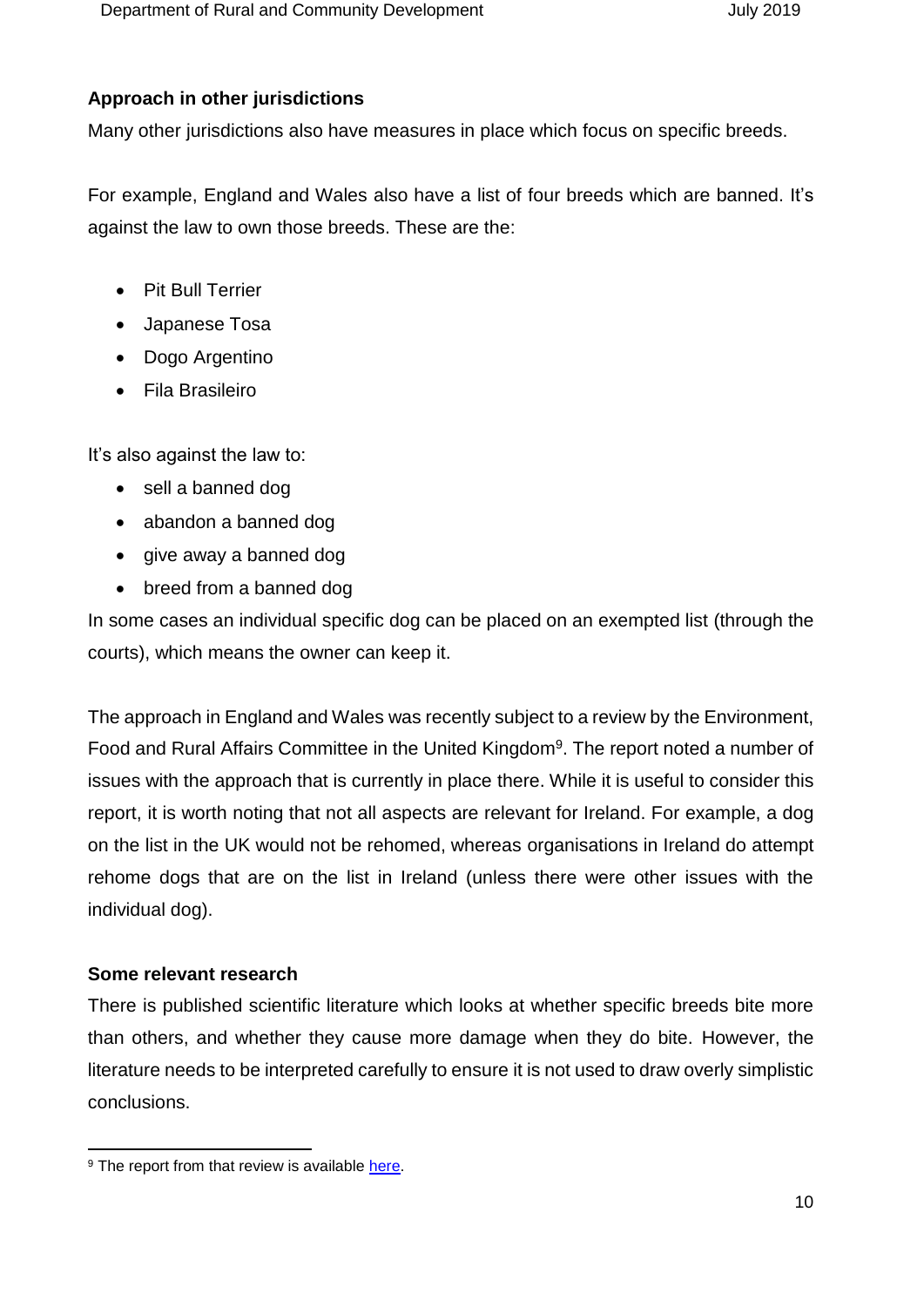For example, a study of breeds of dogs involved in fatal human attacks in the United States between 1979 and 1998 noted that Pit bull-type dogs and Rottweilers were involved in more than half of the fatalities that they analysed. It was published in the September 15, 2000 issue of the Journal of the American Veterinary Medical Association.

The American Veterinary Medical Association subsequently published a note to state that the data from the study: 'cannot be used to infer any breed-specific risk for dog bite fatalities (e.g., neither pit bull-type dogs nor Rottweilers can be said to be more "dangerous" than any other breed based on this study). To obtain such risk information it would be necessary to know the numbers of each breed currently residing in the United States. Such information is not available.'<sup>10</sup>

This example is intended to highlight the difficulties associated with interpreting the literature that is available in this area.

In addition to research from other jurisdictions, the Department is also aware of relevant research completed in Ireland. This includes a review of hospitalisations due to dog bites in Ireland between 1998 and 2013, which highlights the importance of non-breed specific legislation as a tool to reduce hospitalisations due to dog bites. The Department is also aware of other ongoing research that is currently being completed into data from the Cork city and county area. The Department will consider this and other research further as part of this consultation process.

Where appropriate we would encourage the inclusion of references to scientific literature within responses. We would encourage respondents to ensure their responses take into account any limitations of the literature being referenced.

#### **Practical experience**

-

From a practical perspective, this list of specific breeds (i.e. the Control of Dogs Regulations, 1998) has been used in Ireland over the last 20 years as a practical measure to help control dogs. It is a measure that can be clearly communicated to the owners of

<sup>&</sup>lt;sup>10</sup> The published paper and the additional note are available [here.](https://www.avma.org/Advocacy/StateAndLocal/Documents/javma_000915_fatalattacks.pdf)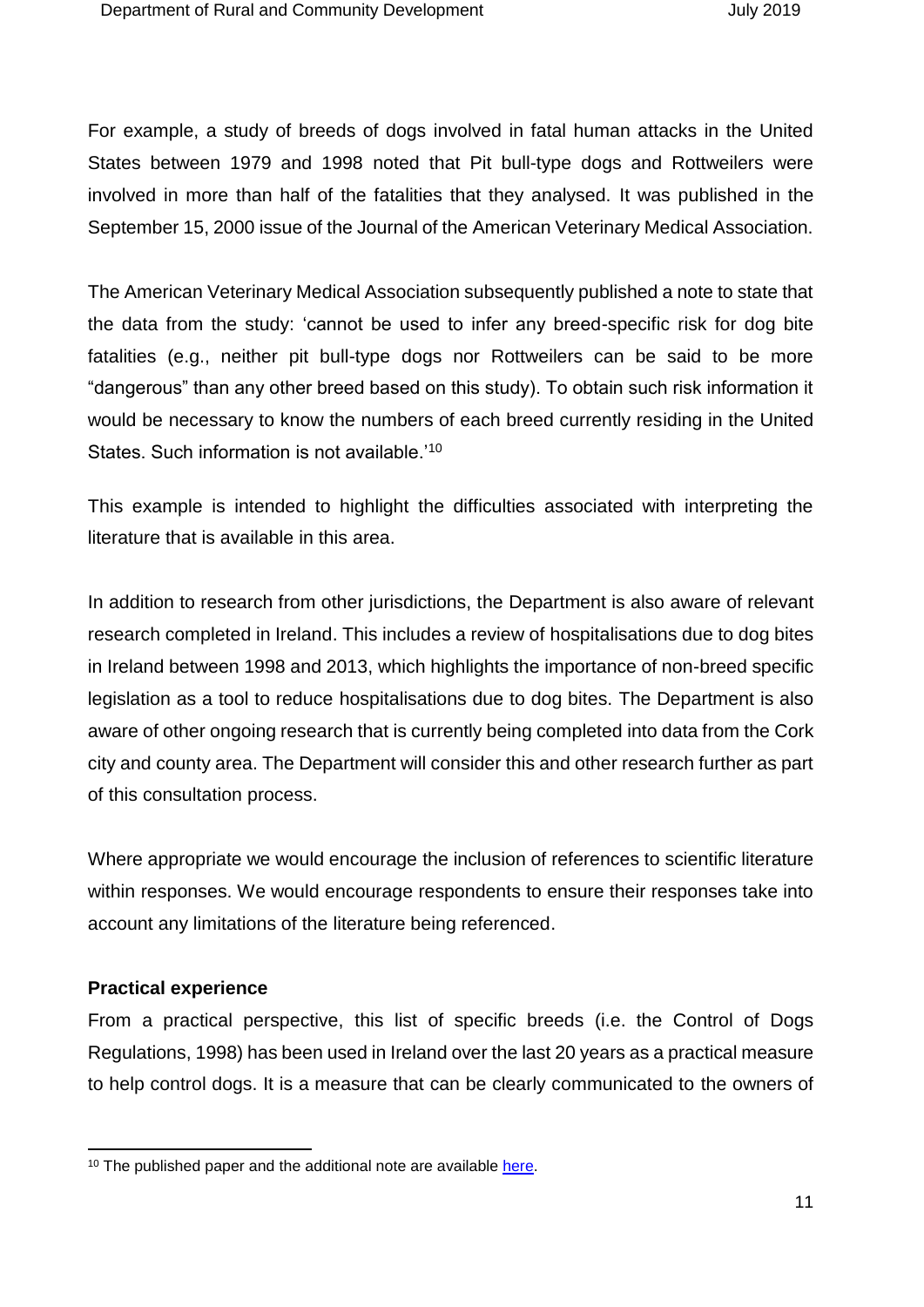these dogs, thus making it more likely that they accept the need to have these dogs under control. This assists enforcement, thus ensuring the control of dogs and the safety of the public.

The Department is concerned that removing this list (i.e. the requirements regarding leasing and muzzling for specific dogs), without having an effective, easy-to-implement alternative in place may endanger the safety of the public.

#### **Questions**

- Q7. Should there continue to be a list? If so, why?
- Q8. If there is a list, should any breed be added or removed? If so, which breeds and why?
- Q9. If there is a list, should the requirements be changed to make them more or less stringent? This could include, for example, having requirements relating to places other than public places.
- Q10. Should the measures that are currently in place for listed breeds (i.e. relating to leashing and muzzling in public places) apply to all dogs regardless of their breed? For example, should all dogs in public places be on a leash?

Please give the reasons for your opinion/response.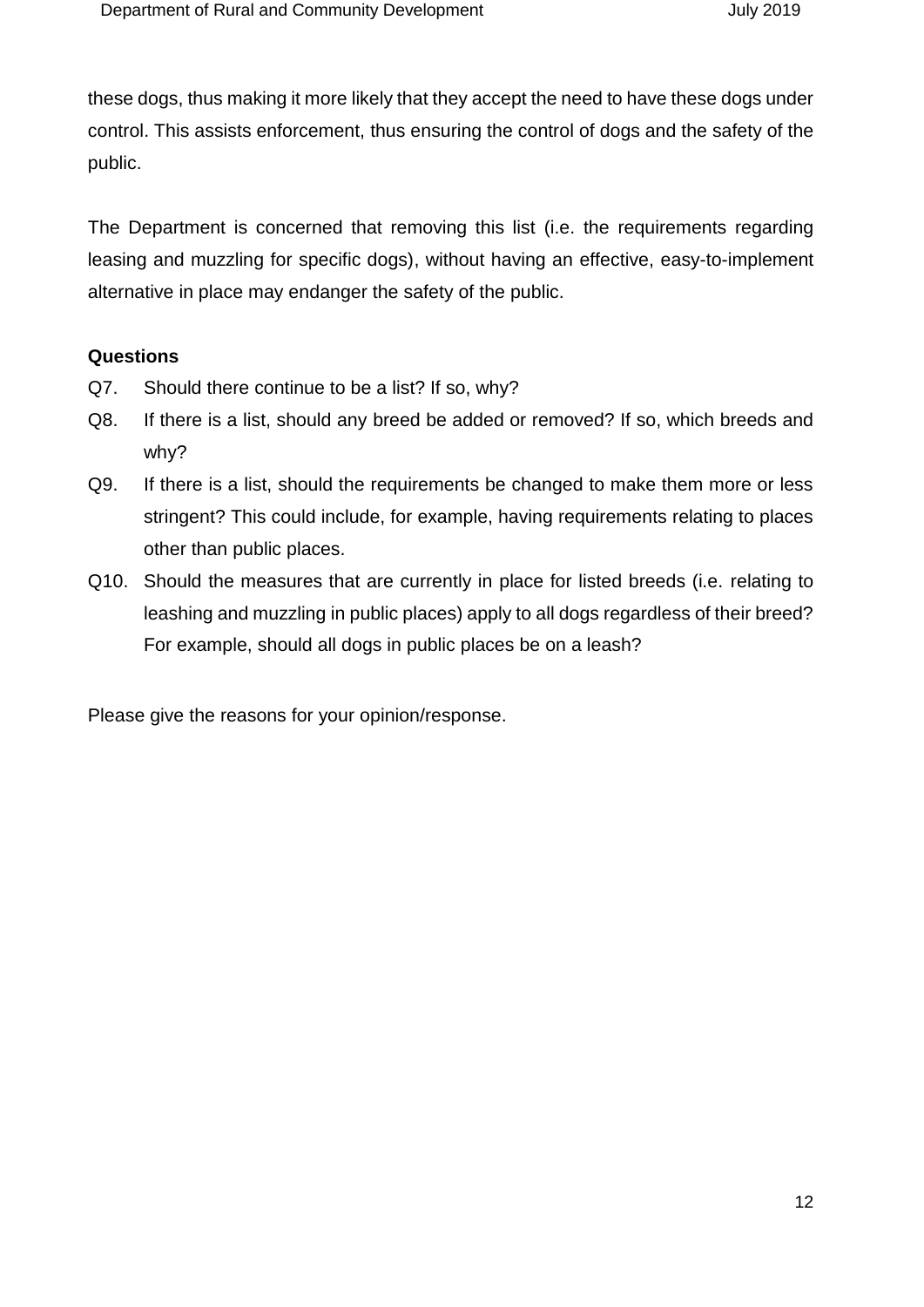## 6. Next steps

The next steps are:

- Written submissions are requested from the public and other stakeholders by **5:30pm on Friday 6 September 2019,** as outlined in Section 3.
- Following consideration of all responses, the Department intends to publish an information note outlining the planned next steps in this area in late 2019. However, the timeframe for this is dependent on the nature and quantity of the responses received.